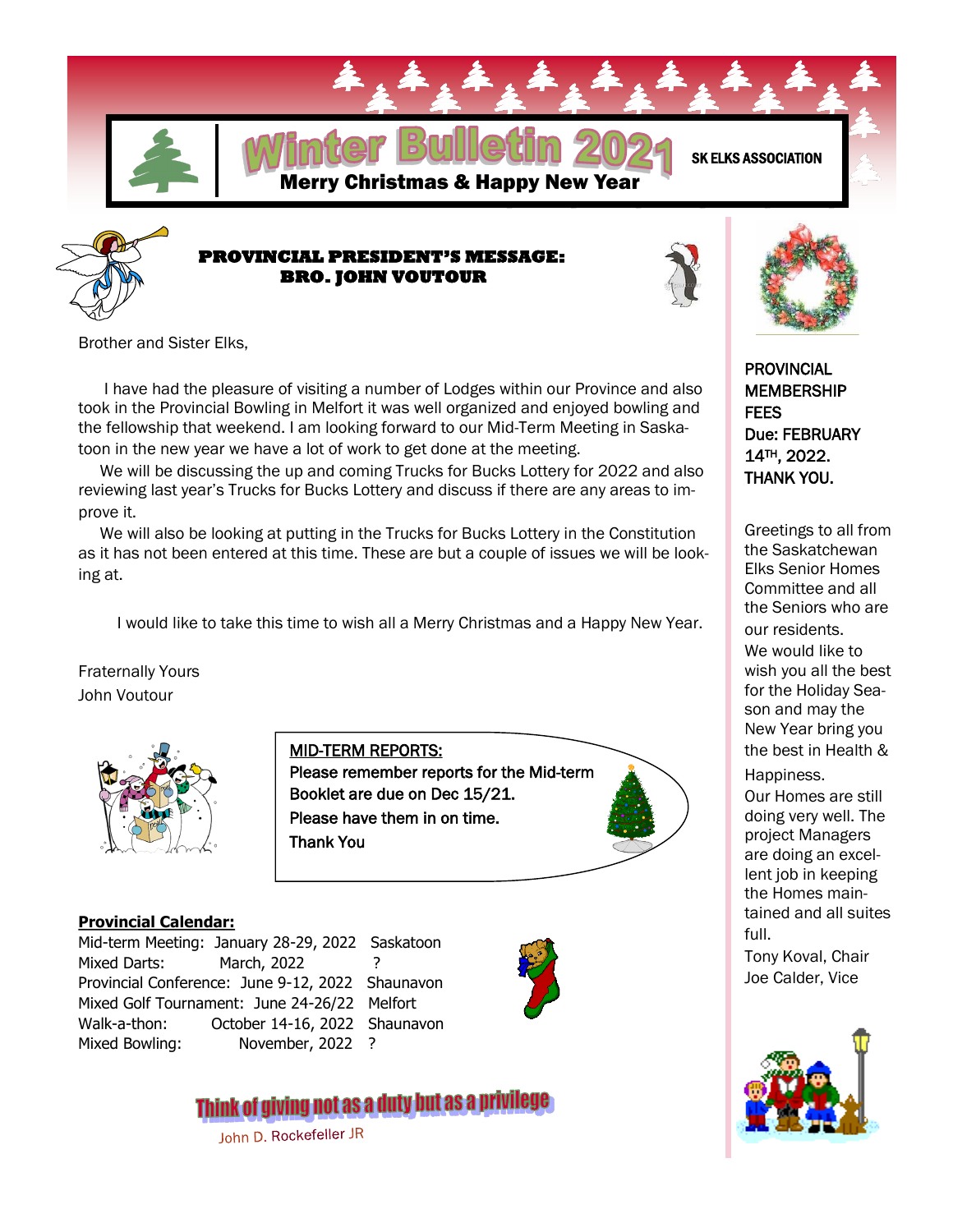#### **to participate & promote the lottery.**

#### **SEA Provincial Bowling Melfort—Nov 12-14/21**

#### **Standings**

1. Canwood-7511 2. Melfort 1-7476<br>3. Bladworth 1-7333 4. Moose Mountai

**Trucks & Bucks Lottery News!**

**We had a very successful Lottery this year and hope that the Lodges and Members continue** 

- 
- 4. Moose Mountain-7305<br>6. Melfort 2-7275 5. Bladworth 2-7297
- 7. Nipawin-7250

#### Prizes

Champion Canwood<br>Runner-Up Melfort 1 Runner-Up Melfort 1<br>Team High Single Bladworth 2 Team High Single Tailenders Nipawin Traveling Trophy Moose Mountain<br>Lady's High Total Sharon-Bladworth

Sharon-Bladworth 2-1179 Men's High Total John B-Melfort 2-1464<br>Lady's High Single Lana-Bladworth 2-211 Lady's High Single Lana-Bladworth 2-211 Robert-Melfort 2-232

Thank you everyone for coming out and participating in this great event. We have a couple lodges looking to host it next year and hope to see you all again.





### **Bids to Host Provincial Events:**

We are still accepting Bids for the following Events:

## **2022 & 2023 Provincial Darts 2022 & 2023 Provincial Bowling 2023 Provincial Golf 2023 Walk-a-thon**

If your Lodge would like to host an event, please contact the Provincial Office for the proper bid form of the event that you are wishing to host. To date there has been no requests for hosting any of these events. Please remember that these events promote the Order in your Communities.



*Merry Christmas & Happy New Year!* 

*The Saskatchewan Elks Foundation would like to wish you and your families a safe and Happy Christmas.* 

From the Directors of the Sask. Elks Foundation:

Bro. Joe Calder, Chairman Bro. Bill Tarr, Vice Chairman Bro. Andy Cox Sister Charlotte Hartter Sister Liz Busby